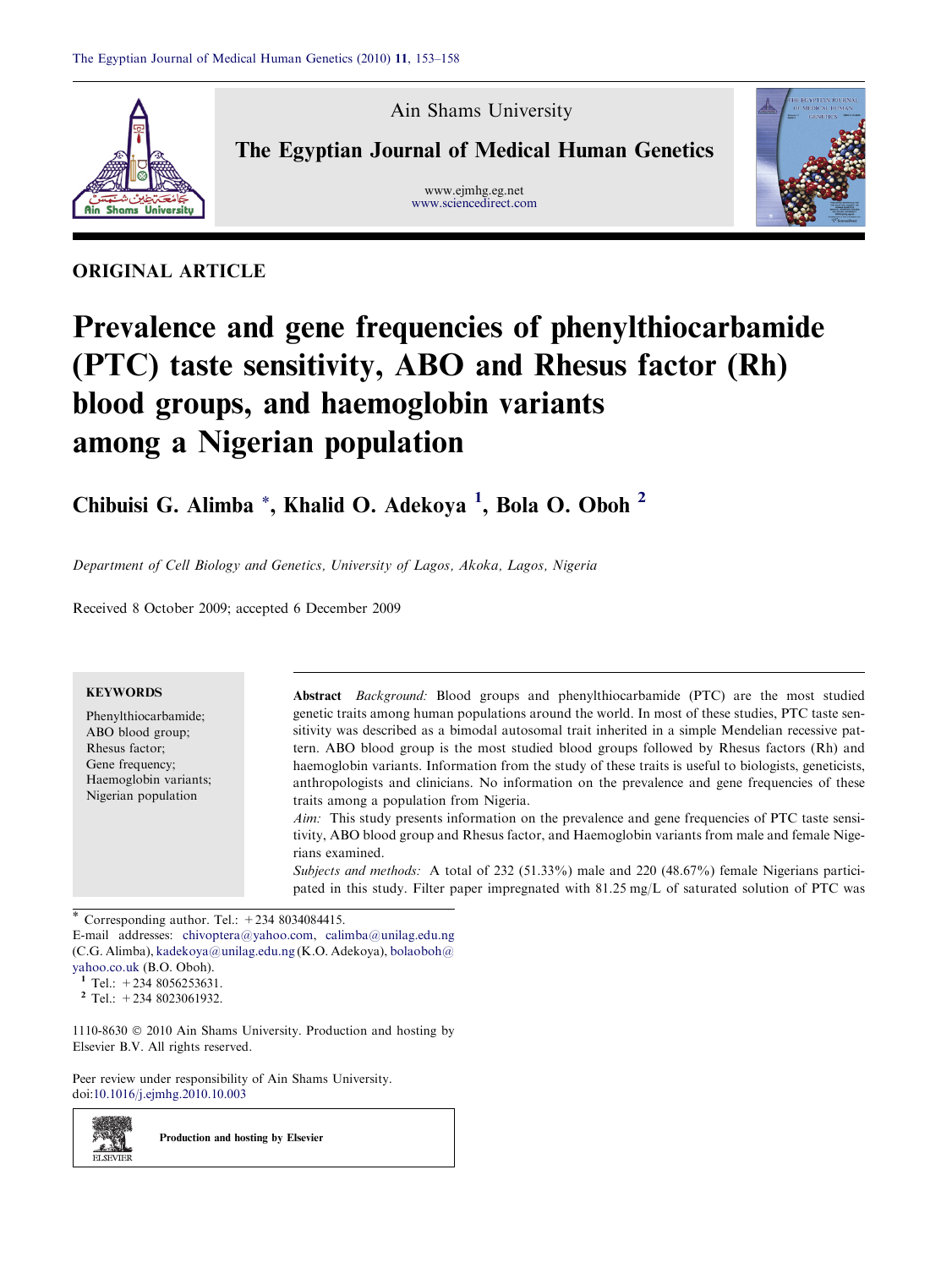used to determine PTC tasters, while blood group phenotypes, Rhesus factor and haemoglobin types were determined by classical method. Hardy–Weinberg method was used to determine allelic frequencies and graphpad 5 computer software was used for the data processing.

Results: The percentage frequency for non tasters of PTC was 29.42% with allele frequency  $t = 0.5424$ . There were more male  $(33.62\%)$  non tasters than female  $(25.0\%)$ , but more female (75.0%) tasters than male (66.38%). This observation was statistically significant ( $p = 0.0444$ ). Our findings support the bimodal inheritance of PTC taste sensitivity among Nigerians.

Overall trend of ABO blood group was  $O > B > A > AB$ . This same trend was observed for females but differed for males ( $O > B = A > AB$ ). O blood group was the highest while AB group was the least among studied Nigerians in both genders. The distribution pattern did not differ significantly ( $p = 0.1406$ ) from those expected under Hardy–Weinberg Law.

93.14% of the studied population was  $Rh + (DD \text{ and } Dd)$  and there were more  $Rh +$  males than females but more Rh- females than males. The proportions and distributions of Rh factor among studied population did not show statistical significance ( $X^2 = 0.6047$ , df = 1, P = 0.4624). The overall allele frequency of the blood group as computed according to Hardy–Weinberg Law is  $r = 0.8201$ ,  $q = 0.0977$  and  $p = 0.0822$ . Similar trend in allele frequency was observed for both genders. The allele frequency for  $Rh + (D)$  is 0.7381 and  $Rh - (d) = 0.2619$ . This trend is also similar in both sexes.

Among the six haemoglobin variants common to Nigerians CC was not detected in our study. The other five were observed in the order AA  $(76.55\%) > AS$   $(20.35\%) > AC$   $(1.99\%) > SS$  $(0.66\%) > SC (0.44\%).$  The overall allele frequency was  $A = 0.8772$ ,  $S = 0.1106$ ,  $C = 0.0122$ .

ConclusionThe findings from this study provide information on the studied traits. It will provide background information for further studies and will be useful to clinicians, geneticists and anthropologists with respect to blood transfusion, marriage counseling and population studies.

© 2010 Ain Shams University. Production and hosting by Elsevier B.V. All rights reserved.

### 1. Introduction

Nigerians are a highly heterogeneous populated group with very few information on their genetic compositions. ABO blood group system is the most studied trait in human genetics followed by the ability to taste phenylthiocarbamide (PTC). These two traits have been extensively used in describing genetic variations among human populations around the world  $[1-4]$ .

The divergence in taste responses to PTC was first described by Fox [\[5\].](#page-4-0) Since then many investigators had described PTC sensitivity as a bimodal autosomal trait inherited in a simple Mendelian recessive pattern, with tasters being dominant (T) and non-tasters recessive (t) [\[1,2,6,7\].](#page-4-0) Aside its importance in genetic and anthropological studies, PTC taste sensitivity has been shown to be important in food selection, which may affect individual metabolism and physiology [\[8\].](#page-4-0) It was previously used in paternity testing before the advent of DNA markers [\[9\].](#page-4-0) Ability to taste PTC or not has also been reported to show relationships with some diseases like diabetes [\[10\],](#page-4-0) eye diseases [\[11\]](#page-4-0), thyroid disorders, gastrointestinal ulcers and susceptibility to infectious disease [\[12,13\].](#page-4-0)

ABO and Rh blood groups are the most studied blood systems among human populations due to their clinical, genetic and anthropological importance [\[14–16\].](#page-4-0) While the ABO blood group is expressed by three alleles on chromosome 9 controlling four phenotypes; A, B, AB and O, Rh system is genetically complex but is usually described as a single pair of allele, D and d, on chromosome 1, controlling two phenotypes, Rh positive  $(Rh+)$  and Rh negative  $(Rh-)$  [\[17,18\]](#page-5-0). The grouping of ABO and Rh factor into blood groups is based on the antigenic properties on the surface membrane of the red blood cells (RBCs) [\[19\].](#page-5-0)

Haemoglobin (Hb) genotypes are also inherited blood traits, with about 400 different types and about two third con-

taining the mutant  $\beta$ -type on their polypeptide chains. Among these mutant forms, HbS has been well studied due to its sickling disorder [\[20\]](#page-5-0). Blood grouping among human populations has shown relevance in genetic studies, blood transfusion and forensic pathology. It has also been associated with some diseases in the various populations studied. These include duodenal ulcer [\[14,21\],](#page-4-0) urinary tract infections [\[22\],](#page-5-0) Erythromatosis foetalis (haemolytic disease of the foetus and newborn) and sickle cell disease [\[16\]](#page-4-0).

Sequel to the importance of PTC taste sensitivity and blood grouping to human population, it is, therefore, necessary to determine the prevalence and gene frequencies of PTC taste sensitivity, ABO blood group systems and haemoglobin variants from a studied human population. This information will be useful to clinicians in predicting the relationships between PTC taste sensitivity, hereditary blood factors and associated diseases. It will also find relevance in blood transfusion, genetic and anthropological studies.

This study examined the prevalence and gene frequencies of PTC taster and non taster alleles, ABO blood group, Rh factors and Haemoglobin variants among a given population in Nigeria.

#### 2. Subjects and methods

Four hundred and fifty two (452) students (232 males and 220 females) with age range of 15–30 years were randomly selected from four Faculties (Science, Medical Science, Education and Social Science) of the University of Lagos, Nigeria. These students were from different ethnic groups in Nigeria and registered for Faculty of Science Introductory Biology course in 2008/2009 session.

Taste sensitivity to PTC was determined by the use of filter paper impregnated with a saturated solution of PTC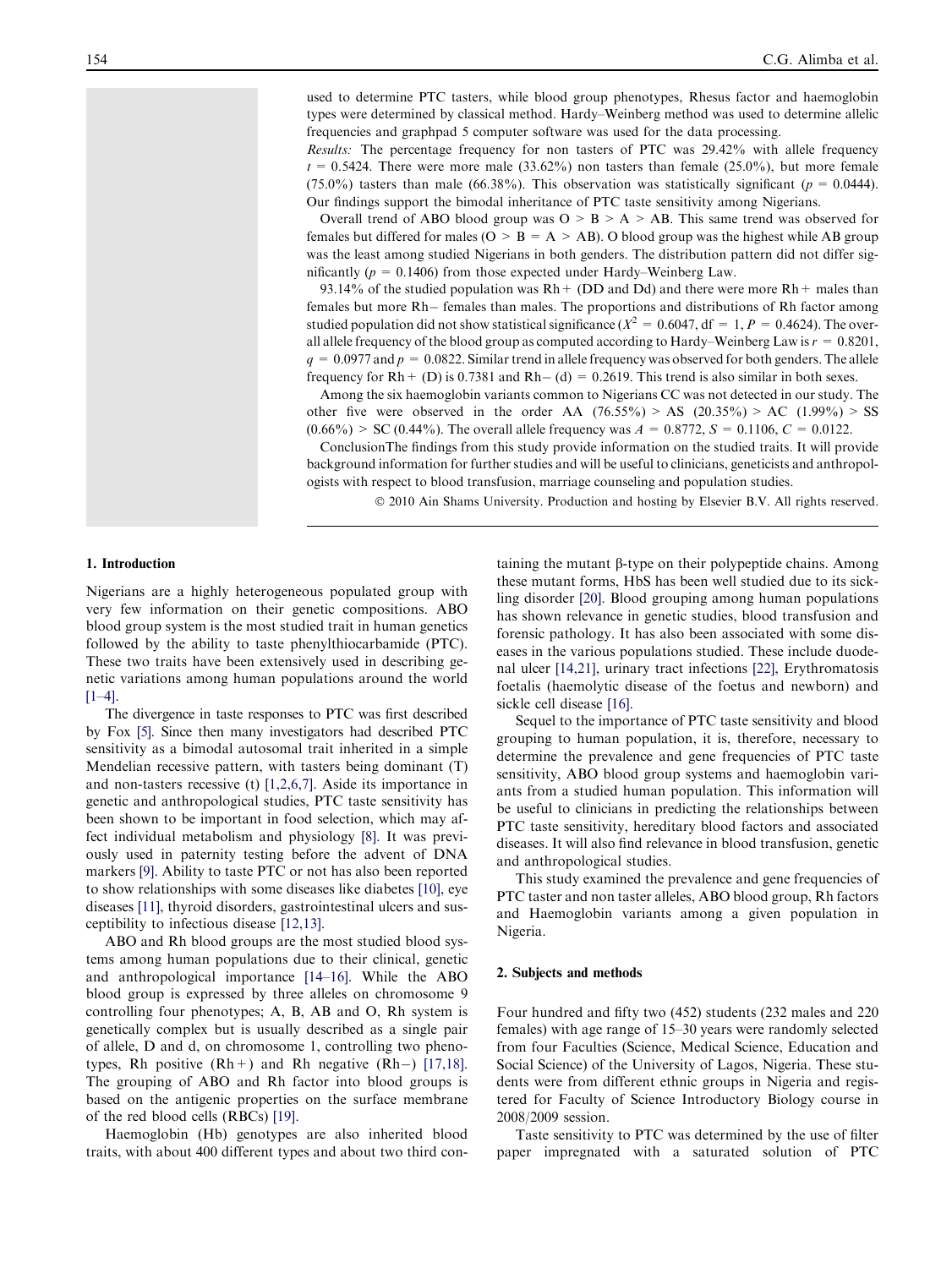(81.25 mg/L). This value has been used to identify individuals as tasters and non tasters [\[23,24\]](#page-5-0). The subjects were asked to put the filter-paper on their tongues, allowed it to get soaked with their saliva and then fill out a questionnaire containing information on their taste perception, age, sex and state of origin.

The ABO and Rh blood group and the haemoglobin genotype tests were conducted in the Health Center, University of Lagos, in accordance with [\[25\]](#page-5-0). Briefly, for ABO and Rh blood group tests, a drop of anti-A, anti-B and anti-D human sera (Helena Laboratories, Beaumont, Texas) was added into 5% red blood cell suspension in normal saline in test tubes and the mixture stirred with glass rods. Blood groups were determined based on agglutination reaction.

Haemoglobin genotype was determined using cellulose acetate electrophoresis technique. Briefly, a small quantity of haemolysate from venous blood of the subjects was placed on the cellulose acetate membrane and carefully electrophoresed in Tris buffer solution for 15–20 min at an E.M.F. of 230 V. The results were read immediately to determine the different haemoglobin genotypes of the subjects.

Data were analysed using Hardy–Weinberg method [\[26\]](#page-5-0) to determine allelic frequencies. The goodness-of-fit analysis was determined with Graphpad computer software at 95% confident interval.

Informed consent was obtained from parents of the children and this work was done after approval of the ethical committee.

#### 3. Results

Table 1 presents the results of PTC taste sensitivity. Overall frequencies of tasters and non-tasters were 70.58% and 29.42%, respectively. 33.62% male was non-taster while 25.0% female was non-taster. Proportionately more males were observed to be non tasters than females. Overall allelic frequency for the non-tasters (t) is 0.5424. The allelic frequencies for non-taster males and females (t) were 0.5722 and 0.5100, respectively. Our observation that more females were PTC tasters than males is statistically significant  $(X^2 =$ 4.0410, df = 1,  $P = 0.0444$ ).

[Table 2](#page-3-0) shows the results of the ABO blood groups of the subjects. O blood group has the highest overall percentage frequency (67.26%). AB blood group has the least overall percentage frequency (3.10%). There was a marginal difference between the overall percentage frequencies of blood groups B and A (15.49% and 14.16%, respectively). The overall  $p$ (A),  $q$  (B) and r (O) allele frequencies were 0.0822, 0.0977 and 0.8201, respectively. Similarly blood group O has the highest percentage frequency in males and females examined, but with males having higher frequency than females (male =  $71.98\%$  and females =  $62.27\%$ ). Although AB group percentage frequency was least in male and female but male  $(2.16\%)$  was lower than that of females  $(4.09\%)$ . A and B groups have equal frequencies in males but these frequencies were lower than those observed in females. Percentage frequency of B group was higher than that of A group in female. The allele frequencies observed for male and female showed similar pattern to overall values. The distribution of these blood groups did not differ from the expected population under Hardy–Weinberg equilibrium (goodness-of-fit  $X^2 = 7.6364$ , df = 3,  $P > 0.05$ ).

[Fig. 1](#page-3-0) shows the Rh factor distribution in the tested population. Overall percentage frequency for Rh positive is 93.14%. Male has higher percentage frequency for Rh positive (93.75%) than female (92.54%). Overall allele frequency for  $D = 0.7381$  was observed. The value of allele frequency for D was higher in females than in males (0.7569 and 0.7215, respectively). The value for percentage frequency of Rh positive was very high compared to that of Rh negative but was not statistically significant in its proportion and distribution  $(X^2 = 0.6047, df = 1$ , Fisher P value = 0. 4624).

[Fig. 2](#page-3-0) presents the results of the haemoglobin types and their allele frequencies. No HbCC phenotype was observed among the studied population. Overall highest percentage frequency was observed in HbAA group (76.55%), followed by HbAS (20.35%) and others in the order HbAC (1.99%), HbSS  $(0.66\%)$  and HbSC  $(0.44\%)$ . There were more HbAA males than females but more HbAS females than males. No HbSC female was observed and the percentage frequencies for HbAC and HbSS were higher among males than among females. The overall haemoglobin allele frequencies for A, S and C were 0.8772, 0.1106 and 0.0122, respectively. The values for allele frequency A (male =  $0.8815$  and female =  $0.8772$ ) and C (male  $= 0.0172$  and female  $= 0.0068$ ) observed were higher for males than for females, but that observed for allele frequency S was higher in male than in female (0.1013 and 0.1205, respectively).

#### 4. Discussion

The ability or inability to taste PTC has long been known to vary among human populations. PTC inheritance in a simple autosomal Mendelian recessive trait observed in our study is in agreement with available information in Nigeria and other countries where it has been previously studied. Although percentage frequency of 29.42% of non tasters and allele frequency  $t = 0.5424$  observed in our study are not in total agreement with these studies [\[2,27\]](#page-4-0). While Scott-Emuakpor et al. [\[2\]](#page-4-0) observed percentage and allelic frequencies of

| Table 1 Distribution of phenotypic and allelic frequencies of PTC tasters and non tasters among Nigerians. |  |
|------------------------------------------------------------------------------------------------------------|--|
|                                                                                                            |  |

| Population                                                                                                                                                                                                                                                            | No tested | <b>Tasters</b> | Non tasters    | Allele frequency |        |
|-----------------------------------------------------------------------------------------------------------------------------------------------------------------------------------------------------------------------------------------------------------------------|-----------|----------------|----------------|------------------|--------|
|                                                                                                                                                                                                                                                                       |           |                |                |                  |        |
| Males                                                                                                                                                                                                                                                                 | 232       | $154(66.38\%)$ | $78(33.62\%)$  | 0.4202           | 0.5798 |
| Females                                                                                                                                                                                                                                                               | 220       | $165(75.00\%)$ | 55 $(25.00\%)$ | 0.5000           | 0.5000 |
| Total                                                                                                                                                                                                                                                                 | 452       | $319(70.58\%)$ | $133(29.42\%)$ | 0.4576           | 0.5424 |
| $X^2 = 4.040$ , df = 1, P = 0.0444.<br>$\ddot{r}$ and the contract of the contract of the contract of the contract of the contract of the contract of the contract of the contract of the contract of the contract of the contract of the contract of the contract of |           |                |                |                  |        |

Parentheses = percentages  $(\%).$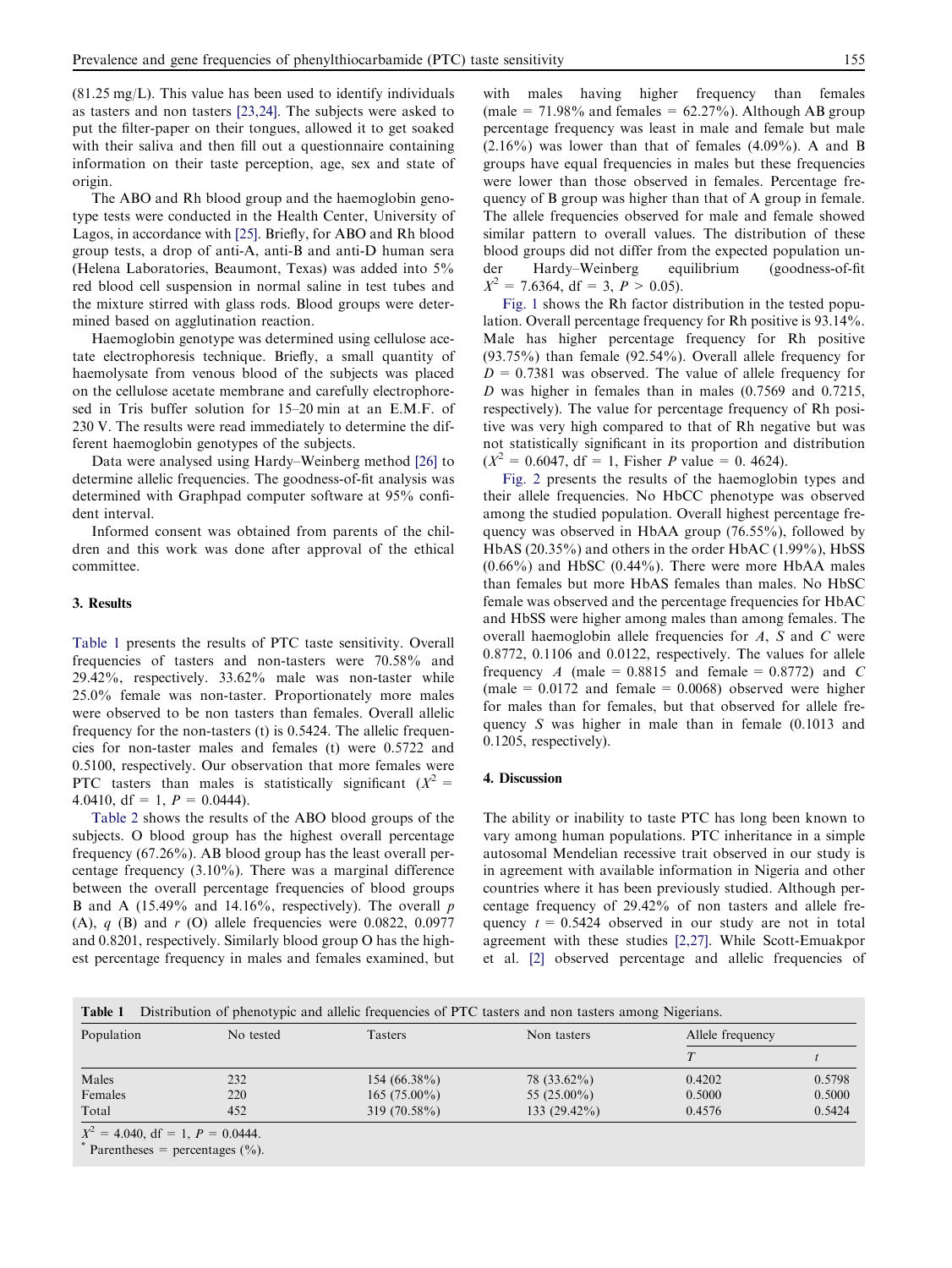| Population | No tested | А         |           | AВ       | O          | Allele frequency |        |        |
|------------|-----------|-----------|-----------|----------|------------|------------------|--------|--------|
|            |           |           |           |          |            |                  |        |        |
| Males      | 232       | 30(12.93) | 30(12.93) | 5(2.16)  | 167(71.98) | 0.0731           | 0.0785 | 0.8484 |
| Females    | 220       | 34(15.45) | 40(18.18) | 9(4.09)  | 137(62.27) | 0.0925           | 0.1184 | 0.7891 |
| Total      | 452       | 64(14.16) | 70(15.49) | 14(3.10) | 304(67.26) | 0.0822           | 0.0977 | 0.8201 |

<span id="page-3-0"></span>Table 2 Distribution of phenotypic and allelic frequencies of ABO blood groups among Nigerians.

Parentheses = percentages  $(\% )$ .



Figure 1 The percentage phenotypic distribution of Rhesus factor groups among Nigerians.



Figure 2 The percentage distribution of haemoglobin variants among Nigerians.

12.50% and  $t = 0.354$ , respectively, Odeigah [\[27\]](#page-5-0) observed 12.60% percentage frequency and t allele of 0.354. A recent study [\[7\]](#page-4-0) reported percentage frequency of 22.60% and allele frequency  $t = 0.4754$  among Nigerians. Our data are almost similar to this study [\[7\]](#page-4-0) than those of the other two [\[2,27\]](#page-4-0). Differences in these studies may be attributed to the methods of PTC administrations. While we utilized filtered paper impregnated with 81.25 mg/L PTC solution [\[23,24\],](#page-5-0) Scott-Emuakpor et al. [\[2\]](#page-4-0), and Odeigah [\[27\]](#page-5-0) employed sorting method. Among

Caucasians an overall estimated frequency for non tasters of 28% had been previously reported [\[6\]](#page-4-0). 24.5% frequency was also observed for non tasters in Angami Nagas of Nagaland [\[28\]](#page-5-0) and 71.5% in Brahmins of Bilaspur [\[29\]](#page-5-0). The value of t allele also varies from 0.088 to 0.892 among various populations studied [\[7,27–30\]](#page-4-0). Differences in results from various studied populations suggest that frequency values for non taster of PTC may be unique to the specific populations studied. More so, our observation that there were more tasters than non tasters and that females have lower percentage frequency for non tasting ability than males is in agreement with most available data from Nigeria and other populations [\[2,7,23,27–29\]](#page-4-0).

Percentage frequency distribution of blood group varies from race to race. Our results on blood group in the trend  $O > B \geq A > AB$  is not in total agreement with some previous studies from Nigeria [\[15,25\],](#page-4-0) these studies observed frequencies are in the order  $O > A \geq B > AB$ . But our findings agreed with all available data that Nigerians are more with blood group O and least with AB group. Also frequency of blood group A may be similar or showed marginal difference from blood group B. That Nigerians are more of O blood group has its advantages which may include emergency blood transfusion as blood group O is a universal donor (lack both anti-A and anti-B antibodies) hence is readily available. Its disadvantages include higher risk of contacting cholera and plague by individuals, as well as developing duodenal and peptic ulcers than other blood groups [\[14,31\]](#page-4-0). They are also more susceptible to malaria infection since they are tasty to mosquitoes than other blood groups [\[19\].](#page-5-0) Cancer of the stomach has been significantly associated with blood group A individuals than other blood groups [\[31\].](#page-5-0) The frequency pattern of blood group observed among Nigerian is in agreement with those of Western European and American populations [\[32\]](#page-5-0) although also showed variations from some other studies from other races. For instance, American Indians are exclusively blood group O [\[33\]](#page-5-0) while the general trend in India is  $B \ge 0$  > A > AB [\[34\].](#page-5-0) In Pakistan province different trends of the frequencies had been reported among the populations. Afzal et al. [\[35\]](#page-5-0) reported  $B > 0 > A > AB$  in Punjab. This differs from  $B > A > O > AB$  reported in Bannu [\[36\]](#page-5-0) and  $O > B > A > AB$  in Sindh [\[37\].](#page-5-0) ABO blood group allelic frequency of  $r > q > p$  observed in our study shows slight difference from Bakare et al. [\[15\],](#page-4-0) who reported  $r > p = q$ . Although information on ABO allelic frequency among Nigerians is scarce, but the trend observed in our study is common to most available data in other countries [\[34–36\]](#page-5-0).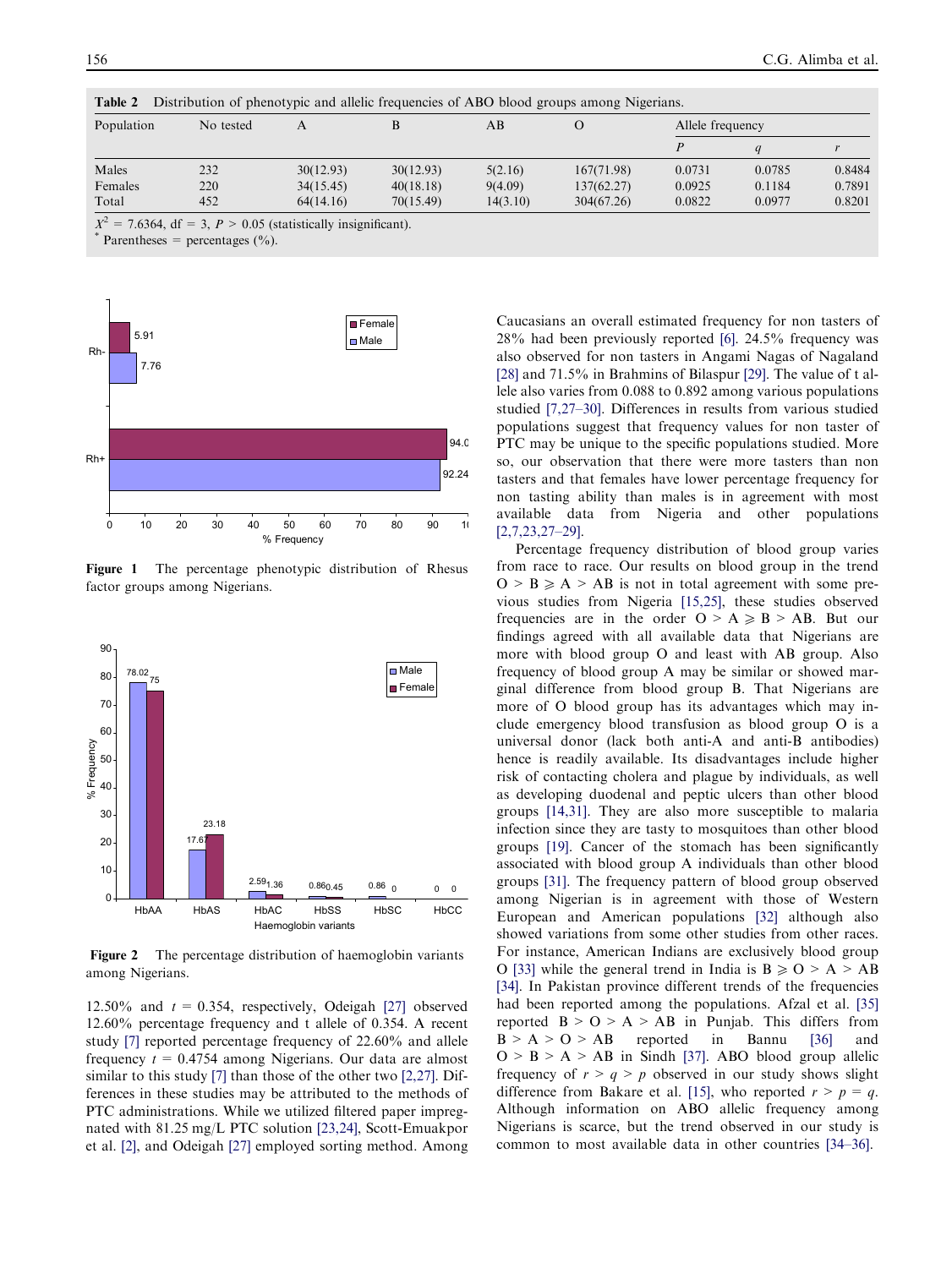<span id="page-4-0"></span>The proportion of  $Rh + (93.14\%)$  observed in our study is similar to most available data in Nigeria. Ukaejiofor et al. [\[37\]](#page-5-0) reported 96.7% among the Ibos, Bakare et al. [15] reported 96.7% among Ogbomoso (Yorubas) and Jeremiah [16] reported 96.77% among the South south, all in Nigeria. Also the Rh factor allelic frequencies obtained in our study varied slightly from the above studies. The difference in the frequencies observed in our study and in others from Nigeria may be due to the heterogeneous nature of our subjects. Our subjects are representatives from the different ethnic groups in Nigeria unlike other studies which considered a particular ethnic group. The major importance of the Rh system to human is in the avoidance of the danger of Rh+ incompatibility between mother and foetus. This incompatibility called erythromatosis foetalis or Haemolytic Disease of the Newborn (HDN) is an antibody mediated cytotoxic disorder. Our findings suggest relatively safe Rh factor compatibility among Nigeria populations since over  $92\%$  of males and females are Rh +. This notwithstanding, with 5.91% females of the sampled population being Rh-, it is advisable for intended couples to seek the consent of genetic counsellors in order to avert the occurrence of antibody mediated cytotoxic disorder.

In Nigeria most available data showed that HbAA frequency is always the highest compared to others. Our findings that HbAA frequency of 76.55% is the highest compared to other Hb groups agrees with these studies. Although this value is slightly above the range of 55–75% earlier reported for Blacks [\[38\]](#page-5-0) but agrees with the data from Kenya, East Africa, where HbAA value ranged from 74% to 97% [\[39\]](#page-5-0). Jeremiah [16] observed HbAA frequency of 80.32% among African descent in Port Harcourt, Nigeria while Bakare et al. [15] also reported 68.1% among Ogbomoso indigenes in Nigeria. HbSS is the most studied Haemoglobin in human population due to the sickling abnormality it causes on the individual with the genotype and is of medical importance. Lewin [\[40\]](#page-5-0), and Richard [\[41\]](#page-5-0) reported that the prevalence of this genotype among Africans ranged from 30% to 40% while Jeremiah [16] also reported that its prevalence among whites and blacks generally range from 1% to 10%. Our observation that 0.66% of the studied population is HbSS, none HbCC genotype and HbSC of 0.86% only in males showed that sampled population will rarely suffer from sickle cell anaemia and other related diseases. The allele frequencies of these traits observed in our findings had been similarly reported among Ogbomoso indigenes in Nigeria as  $A$  (0.81),  $S$  (0.14) and  $C$ (0.04) [15].

High frequency of HbAA individuals observed in our study compared to HbAS individuals suggests that some level of precautionary measures be taken against malaria infection since HbAA are prone to suffering from this infection and Nigeria is situated in the sub-tropical Sahara where malaria endemicity is very high. HbAS heterozygote is substantially more resistant to malignant tertian malaria (caused by Plasmodium falciparum) than homozygous HbAA.

In conclusion, this study presents the prevalence and gene frequencies of PTC taste sensitivity, ABO blood and Rh factors and haemoglobin variants among a Nigerian population. We are currently gathering data on the relationship between PTC taste sensitivity, blood groups and other related traits commonly expressed among Nigerian. These data will further provide information that will be useful for genetics, anthropological and clinical studies.

# Conflict of interest

The authors declare that there is no conflict of interest.

#### Acknowledgements

We thank the authorities of University of Lagos Health Centre for assisting in the analysis of blood groups and haemoglobin genotype. We appreciate the effort of the Head of Cell Biology and Genetics Department, University of Lagos for good organization of the FSC 101 (introductory Biology) course. Finally, we want to appreciate the effort of our students, Oku Victoria and Efuruwhe Efe-Roy for assisting in data collection.

# References

- [1] Kalmus H. The frequency of PTC non-tasters in school children at Ibadan, Western Nigeria. Hum Biol 1967;39:32–4.
- [2] Scott-Emuakpor AB, Uviovo JE, Warren ST. Genetic variation in Nigeria 1. The genetics of Phenylthiourea tasting ability. Hum Hered 1975;25:360–9.
- [3] Egesie UG, Egesie OJ, Usar I, Johnbull TO. Distribution of ABO, Rhesus blood groups and haemoglobin electrophoresis among the undergraduate students of Niger Delta University, Nigeria. Nigeria J Physiol Sci 2008;23:5–8.
- [4] Guo S, Reed RR. The genetics of phenylthiocarbamide perception. Ann Hum Biol 2002;28:111–42.
- [5] Fox AL. The relationship between chemical constitution and taste. Proc Natl Acad Sci 1932;18:115–20.
- [6] Kim UK, Drayna D. Genetics of individual differences in bitter taste perception: lessons from the PTC gene. Clin Genet 2004;67:275–80.
- [7] Bakare AA, Agbolade JO, Iyiola OA, Latunji CA, Alimba CG. Distribution and frequency of PTC taster and non taster alleles in the Nigerian population. The Zoologist 2009;7:176–83.
- [8] Davis RG. Increase bitter taste detection in Yucatan inhabitants related to coffee as a dietary source of niacin. Chem Senses 1978;3:423–9.
- [9] Cardullo H, Holt LJ. Ability of infants to taste PTC: its application in cases of doubtful paternity. Proc Soc Exp Biol Med 1951;76:589–92.
- [10] Ali SG, Azad-Khan AK, Mahtab H, Khan AR, Muhibullah M. Association of phenylthiocarbamide taste sensitivity with diabetes mellitus in Bangladesh. Hum Hered 1994;44:14–7.
- [11] Kalmus H, Lewkonia I. Relation between some forms of glaucoma and phenylthiocarbamide tasting. Br J Ophthalmol 1973;57:503–6.
- [12] Ghei JF, Valdya MC. Taste deficiency to phenylthiocarbamide (PTC) in leprosy. J Anat Soc India 1977;26:118–23.
- [13] Li ZL, McIntosh JH, Byth K, Stuckey B, Stiel D, Piper DW. Phenylthiocarbamide taste sensitivity in chronic peptic ulcer. Gastroenterology 1990;99:66–70.
- [14] Davey WW, Elebute EA. ABO blood groups in relation to duodenal ulceration among the Yorubas of Western Nigeria. Gut 1963;4:367.
- [15] Bakare AA, Azeez MA, Agbolade JO. Gene frequencies of ABO and Rhesus blood groups and haemoglobin variants in Ogbomoso, south-west Nigeria. Afr J Biotechnol 2006;5:224–9.
- [16] Jeremiah ZA. Abnormal haemoglobin variants, ABO and Rh blood groups among student of African descent in Port Harcount, Nigeria. Afr Health Sci 2006;6:177–81.